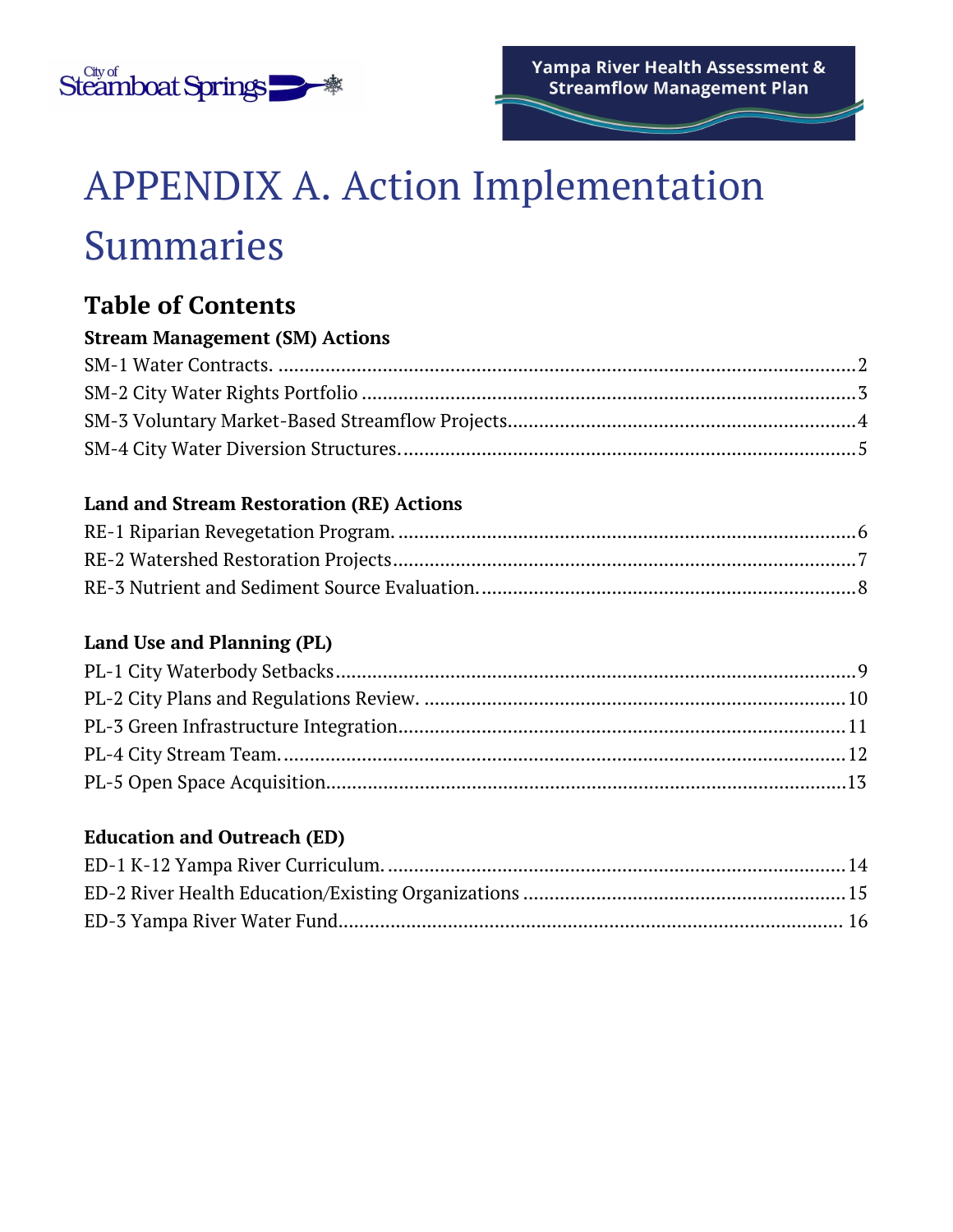### <span id="page-1-0"></span>**SM-1 Seek water contracts with Upper Yampa Water Conservancy District to meet instream flow and the City of Steamboat Springs' streamflow objectives.**

<span id="page-1-1"></span>

| <b>Objectives Addressed</b>                | Management Objectives 6, 7, 8                                                                                                                                                                                                                                                                                                                                                                                                                                                                                                                                                                                                                                                                               |
|--------------------------------------------|-------------------------------------------------------------------------------------------------------------------------------------------------------------------------------------------------------------------------------------------------------------------------------------------------------------------------------------------------------------------------------------------------------------------------------------------------------------------------------------------------------------------------------------------------------------------------------------------------------------------------------------------------------------------------------------------------------------|
| <b>Lead Organization</b>                   | City of Steamboat Springs Public Works (Water Resources)<br>Colorado Water Trust                                                                                                                                                                                                                                                                                                                                                                                                                                                                                                                                                                                                                            |
| <b>Partners</b>                            | Upper Yampa Water Conservancy District, The Nature Conservancy,<br>Catamount Metro District, Tri-State Generation and Transmission,<br>Colorado Water Conservation Board, Colorado Parks and Wildlife                                                                                                                                                                                                                                                                                                                                                                                                                                                                                                       |
| <b>Ideas for</b><br>Implementation         | Since 2012, the Colorado Water Trust has been able to secure water<br>through annual contracts with the Upper Yampa Water Conservancy<br>District from Stagecoach Reservoir to provide additional flows to the<br>Yampa River's decreed instream flow between Morrison Creek and Lake<br>Catamount, and then farther downstream to the City of Steamboat at<br>their wastewater treatment outfall. In addition, the City has begun to<br>utilize its own water in Stagecoach Reservoir. The Water Trust will<br>continue to assess whether and how much water is needed in a given year,<br>seek to contract for that amount, and develop water shepherding<br>mechanisms to deliver that water downstream. |
| <b>Timeframe</b>                           | Annually as needed.                                                                                                                                                                                                                                                                                                                                                                                                                                                                                                                                                                                                                                                                                         |
| <b>Cost Estimate</b>                       | Annual costs have been between \$0 and \$140,000, depending on the<br>water year type. That does not include the Water Trust staff's time in<br>negotiating the deal, obtaining approvals, and fundraising for the<br>payments.                                                                                                                                                                                                                                                                                                                                                                                                                                                                             |
| <b>Potential Funding</b><br><b>Sources</b> | The Yampa River Water Fund (if created), The Nature Conservancy,<br>CWCB water acquisition funding, private donors,                                                                                                                                                                                                                                                                                                                                                                                                                                                                                                                                                                                         |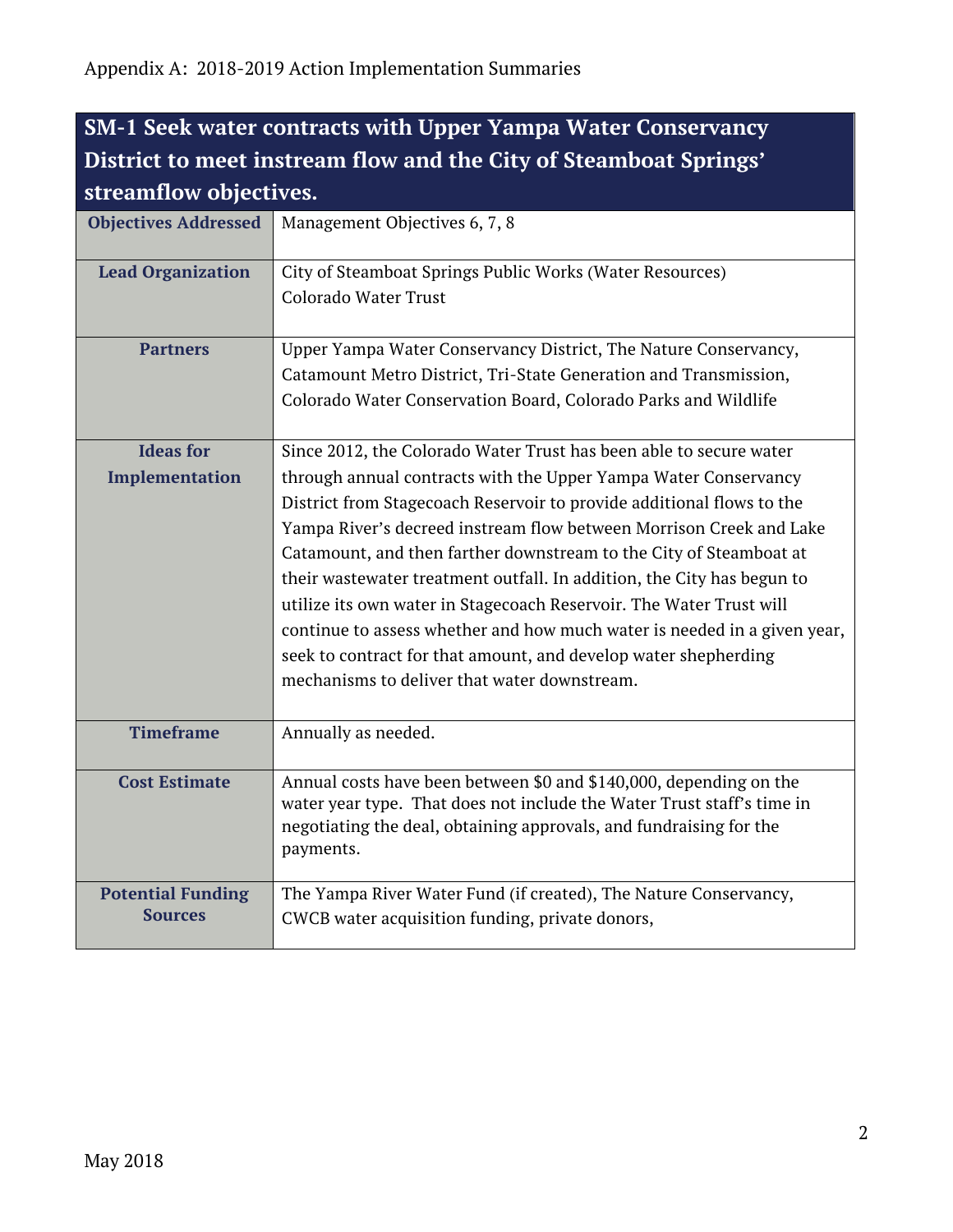| SM-2 Identify water rights owned by the City of Steamboat Springs that |                                                                                                                                                                                                                                                                                                                                                                                                                   |
|------------------------------------------------------------------------|-------------------------------------------------------------------------------------------------------------------------------------------------------------------------------------------------------------------------------------------------------------------------------------------------------------------------------------------------------------------------------------------------------------------|
|                                                                        | could benefit late summer flows and implement projects as appropriate.                                                                                                                                                                                                                                                                                                                                            |
| <b>Objectives Addressed</b>                                            | Management Objectives 6, 7, 8                                                                                                                                                                                                                                                                                                                                                                                     |
| <b>Lead Organization</b>                                               | City of Steamboat Springs Public Works (Water Resources)                                                                                                                                                                                                                                                                                                                                                          |
| <b>Partners</b>                                                        | <b>Colorado Water Trust</b>                                                                                                                                                                                                                                                                                                                                                                                       |
| <b>Ideas for</b><br>Implementation                                     | The City has hired the Colorado Water Trust to analyze parts of the City's<br>water rights portfolio for opportunities to restore streamflow. Legal tools<br>exist to restore flows within Colorado's existing water law framework and<br>the Prior Appropriation System. Putting these tools to use in the Yampa<br>River could provide a demonstration project that translates to other<br>projects and basins. |
| <b>Timeframe</b>                                                       | April-May 2018, ongoing                                                                                                                                                                                                                                                                                                                                                                                           |
| <b>Cost Estimate</b>                                                   | Project development and implementation costs will be highly dependent<br>on the scope of any potential projects identified by the Water Trust.                                                                                                                                                                                                                                                                    |
| <b>Potential Funding</b><br><b>Sources</b>                             | City of Steamboat Springs, Yampa River Water Fund (if created), CWCB<br>water acquisition funding.                                                                                                                                                                                                                                                                                                                |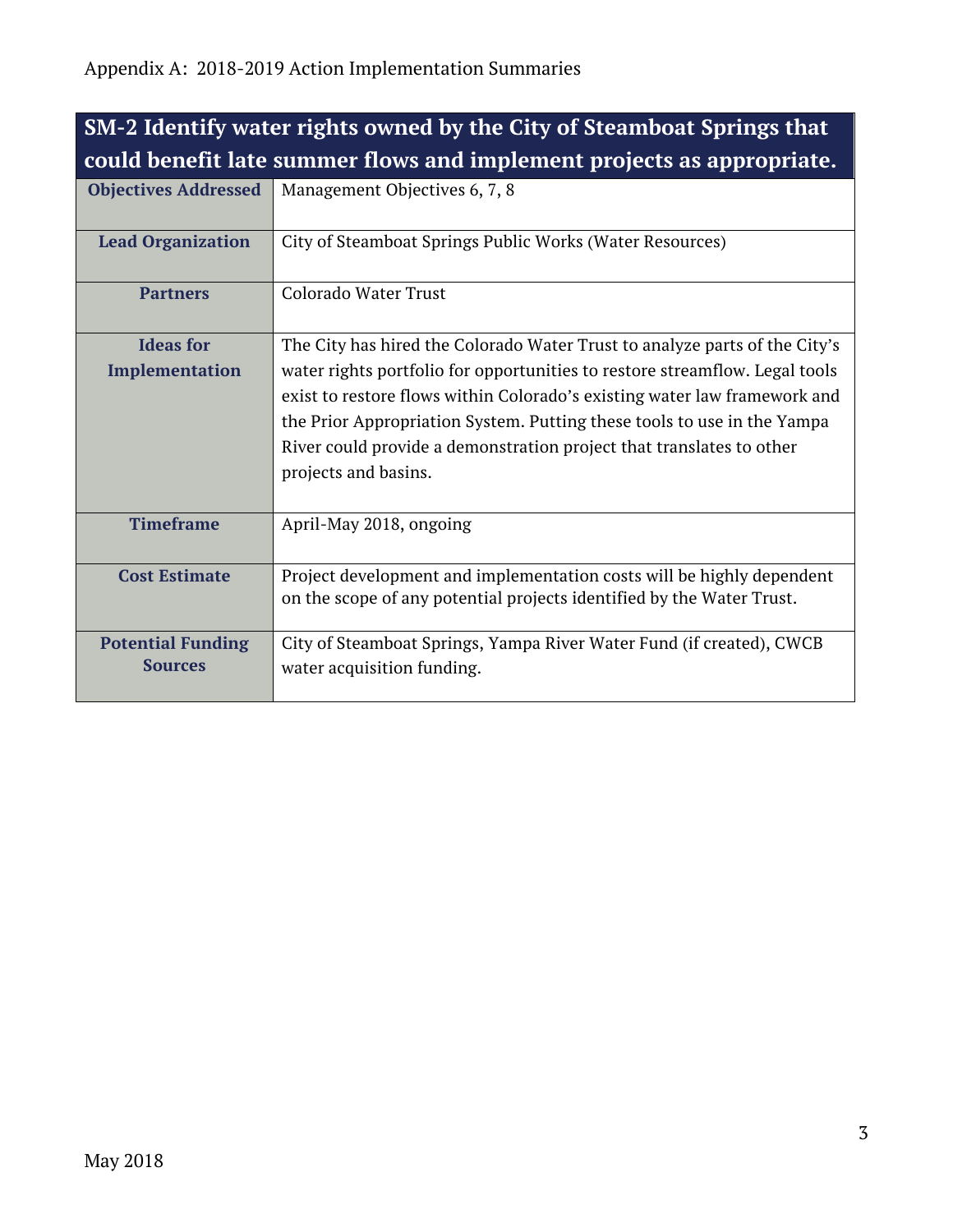<span id="page-3-0"></span>

| SM-3 Explore other voluntary, market-based streamflow restoration<br>projects. |                                                                                             |
|--------------------------------------------------------------------------------|---------------------------------------------------------------------------------------------|
| <b>Objectives Addressed</b>                                                    | Management Objectives 6, 7, 8                                                               |
| <b>Lead Organization</b>                                                       | Colorado Water Trust                                                                        |
| <b>Partners</b>                                                                | Community Agriculture Alliance, Colorado State University Extension<br>Service              |
| <b>Ideas for</b>                                                               | Conduct outreach to the above partners to explore opportunities to enter                    |
| Implementation                                                                 | into voluntary, compensated projects with other water users in the upper                    |
|                                                                                | Yampa basin to enhance the health of the Yampa River and its tributaries.                   |
| <b>Timeframe</b>                                                               | Initiate in 2018/2019 and then ongoing                                                      |
| <b>Cost Estimate</b>                                                           | Unknown                                                                                     |
| <b>Potential Funding</b><br><b>Sources</b>                                     | Yampa River Water Fund (if created), CWCB water acquisition funding,<br>private foundations |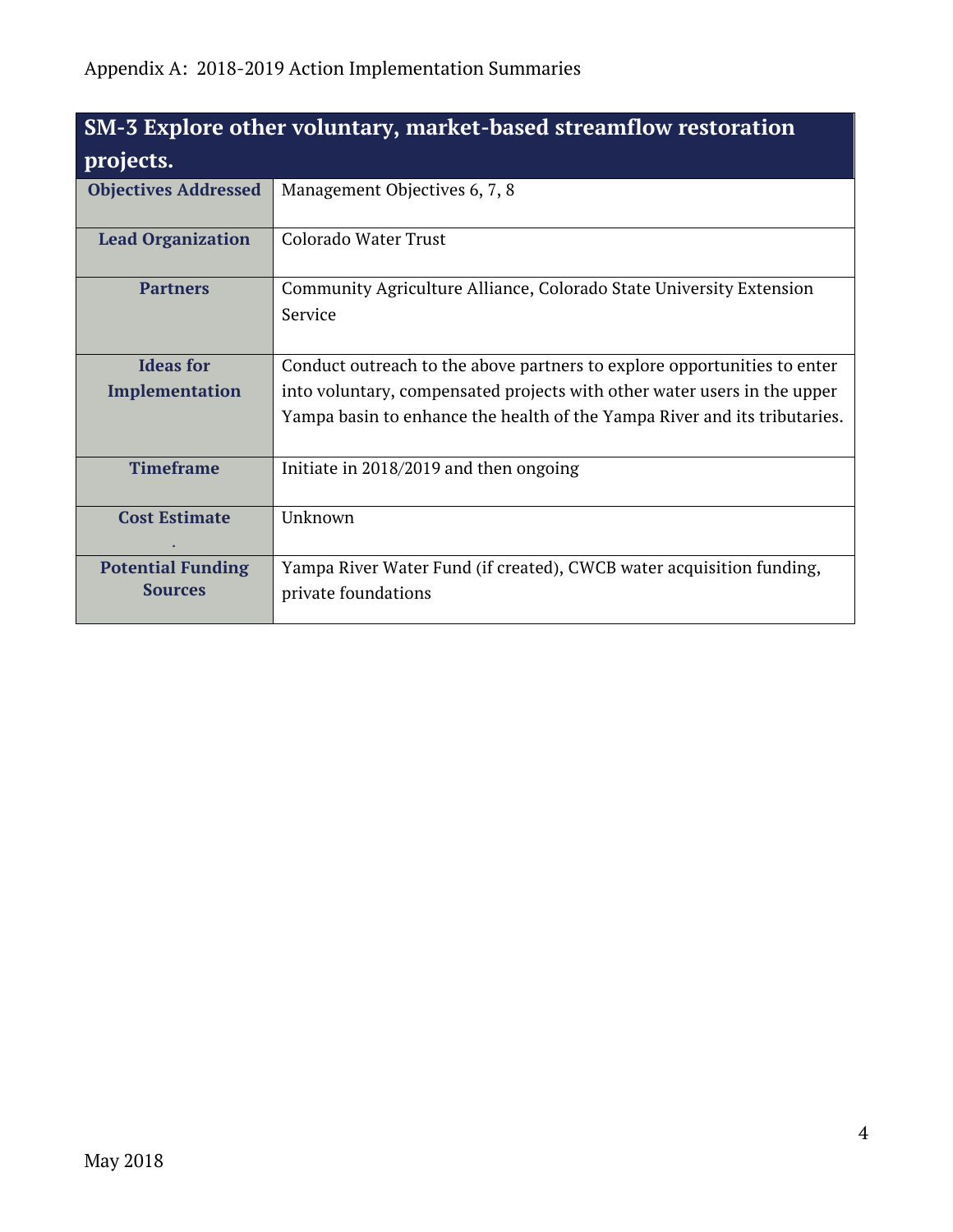<span id="page-4-0"></span>

| <b>SM-4 Improve City of Steamboat Springs water diversion structures.</b> |                                                                                                     |  |
|---------------------------------------------------------------------------|-----------------------------------------------------------------------------------------------------|--|
| <b>Objectives Addressed</b>                                               | Management Objectives 1, 3                                                                          |  |
| <b>Lead Organization</b>                                                  | City of Steamboat Springs Parks and Recreation                                                      |  |
| <b>Partners</b>                                                           | City of Steamboat Springs Public Works (Water Resources)                                            |  |
| <b>Ideas for</b>                                                          | The City owns and maintains a number of diversion structures that divert                            |  |
| Implementation                                                            | water for irrigation of parks and open space. Some of these structures may                          |  |
|                                                                           | benefit from efficiency and structural improvements that promote water                              |  |
|                                                                           | conservation and fish habitat enhancement. This infrastructure must also be                         |  |
|                                                                           | maintained to ensure that the City's water rights can be put to beneficial use                      |  |
|                                                                           | and are not at risk of abandonment.                                                                 |  |
|                                                                           | Task 1 - Interview Division of Water Resources Commission on the state of                           |  |
|                                                                           | each diversion structure                                                                            |  |
|                                                                           | Task 2 - Conduct a structural inventory and field assessment of diversion                           |  |
|                                                                           | structures and identify opportunities for improvement                                               |  |
|                                                                           | Task 3 - Prioritize structural improvements based on the following criteria:                        |  |
|                                                                           | 1. State of the structure - are repairs needed to preserve and use the                              |  |
|                                                                           | water right? Are impacts to river channel form and habitat apparent?                                |  |
|                                                                           | Are there recreational safety issues?                                                               |  |
|                                                                           | 2. Structure ownership - is it exclusively City-owned or are there other                            |  |
|                                                                           | ditch owners to coordinate?                                                                         |  |
|                                                                           | 3. Feasibility - can the structure be modified to improve fish habitat,                             |  |
|                                                                           | safety, natural channel processes, and/or efficiency?                                               |  |
|                                                                           | Task 4 - Identify partners and funding sources                                                      |  |
|                                                                           | Task 5 - Design and build projects                                                                  |  |
| <b>Timeframe</b>                                                          | Task 1 - 2018                                                                                       |  |
|                                                                           | Tasks 2 and 3-2018-2019                                                                             |  |
|                                                                           | Task 4 - 2019-2020                                                                                  |  |
|                                                                           | Task $5 - 2020 - 2028$                                                                              |  |
| <b>Cost Estimate</b>                                                      | Task 1 - 4 - Staff resources                                                                        |  |
|                                                                           | Task 5 - Cost will vary depending upon project. Headgate improvements could                         |  |
|                                                                           | be \$5,000-\$10,000. Diversion structure plus habitat improvements could be                         |  |
| <b>Potential Funding</b>                                                  | $$50,000 - $250,000.$<br>Staff resources, City of Steamboat Springs General Fund, Yampa/White/Green |  |
| <b>Sources</b>                                                            | Basin Roundtable, Trout Unlimited, Upper Yampa Water Conservancy District,                          |  |
|                                                                           | Yampa River Water Fund (if created), Natural Resources Conservation Service,                        |  |
|                                                                           | <b>CWCB</b>                                                                                         |  |
|                                                                           |                                                                                                     |  |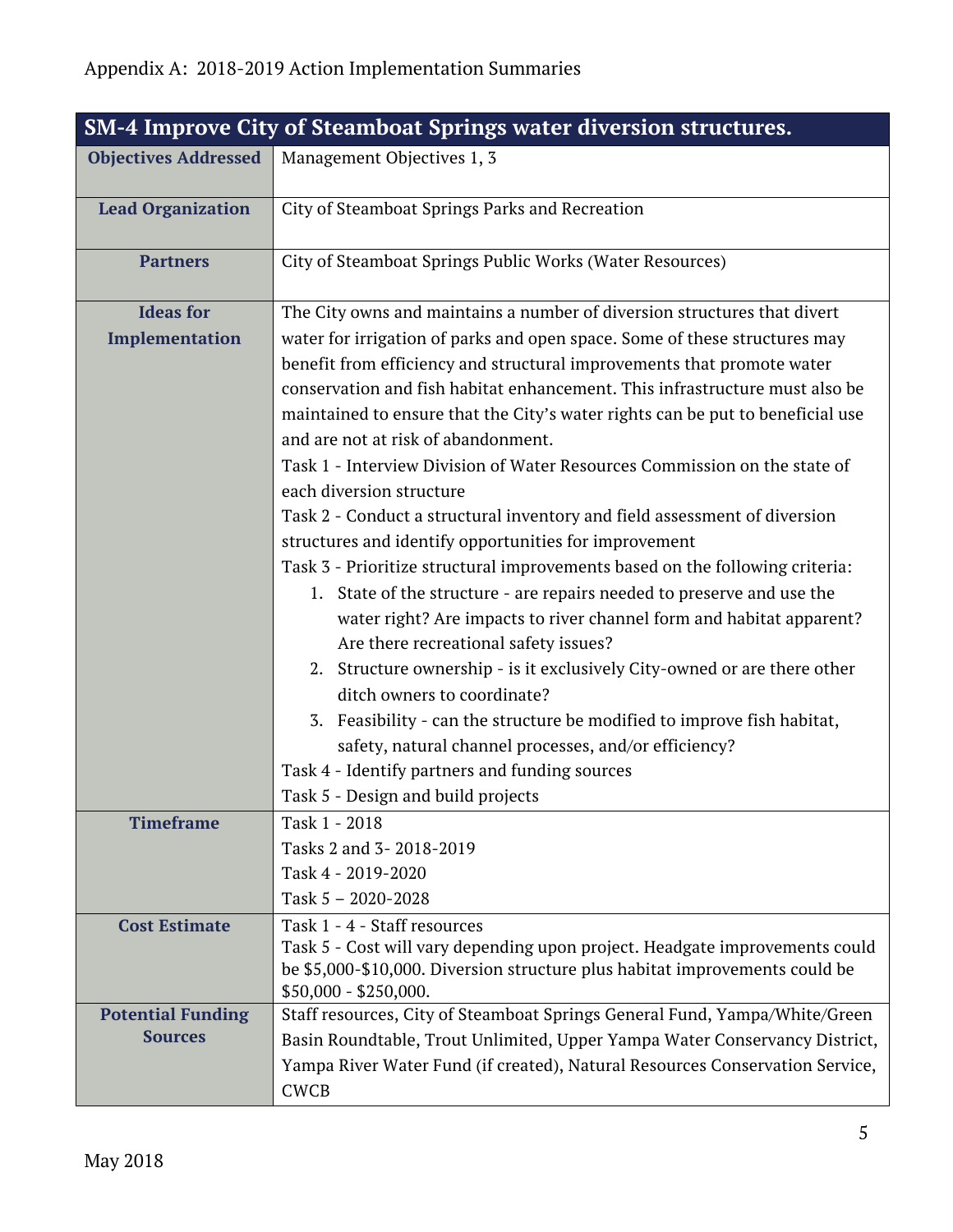## <span id="page-5-0"></span>**RE-1 Establish a native riparian revegetation program for implementing the identified revegetation projects in areas historically disturbed along the Yampa River through Steamboat.**

| <b>Objectives Addressed</b> | Management Objectives 3, 5, 6                                                                 |
|-----------------------------|-----------------------------------------------------------------------------------------------|
| <b>Lead Organization</b>    | City of Steamboat Springs Parks and Recreation                                                |
|                             | Yampa Valley Sustainability Council (YVSC)                                                    |
| <b>Partners</b>             | City Council, City of Steamboat Springs Public Works, Friends of the Yampa,                   |
|                             | Yampa Valley Fly Fishers, Riverkeeper, Yampa Valley Land Trust, Colorado                      |
|                             | State Forest Service (CSFS), Colorado Parks & Wildlife (CPW), private                         |
|                             | landowners                                                                                    |
| <b>Ideas for</b>            | The Land and Stream Restoration Opportunities Report analyzed and                             |
| Implementation              | prioritized opportunities to conduct on-the-ground restoration projects to                    |
|                             | meet the Plan's management objectives. Many of these projects were for                        |
|                             | riparian revegetation. These projects could help improve aquatic life, channel                |
|                             | form and process, and water quality. In addition the Water Temperature                        |
|                             | Management Opportunities Report indicated that riparian shading could help                    |
|                             | to reduce water temperatures warming due to sunlight. YVSC's Re-Tree                          |
|                             | Program, CPW's Riparian Plant Nursery, and other efforts have coordinated                     |
|                             | successful riparian plantings in the past and will be leveraged to implement a                |
|                             | larger-scale, targeted riparian plant restoration effort based on the                         |
|                             | opportunities identified in this plan.                                                        |
|                             | Task 1 - Convene a project team, refine objectives, contract a project manager                |
|                             | Task 2 - Establish a long-term plan for riparian vegetation restoration,                      |
|                             | protection, and monitoring using the Yampa River Health Assessment and the                    |
|                             | Land and Stream Restoration Opportunities Report (Appendix D) to prioritize                   |
|                             | project locations, conduct on-the-ground inventory, and develop maps.                         |
|                             | Task 3 - Develop a short-term implementation plan for current riparian                        |
|                             | vegetation protection and restoration projects - focus on protecting existing                 |
|                             | growth with fencing to reduce beaver disturbances                                             |
|                             | Task 4 - Develop a procurement plan for riparian vegetation materials                         |
|                             | consistent with the goals of both short-term and long-term restoration                        |
|                             | planning (i.e. seasonal nursery, permanent nursery, or buying from existing<br>CSFS nursery). |
|                             | Task 5 - Coordinate volunteer groups to harvest, maintain, plant, and care for                |
|                             | plants in addition to any construction related to a new nursery. Incorporate                  |
|                             | education and awareness about river health and actions people can take by                     |
|                             | leveraging existing programs, organizations, and volunteer events.                            |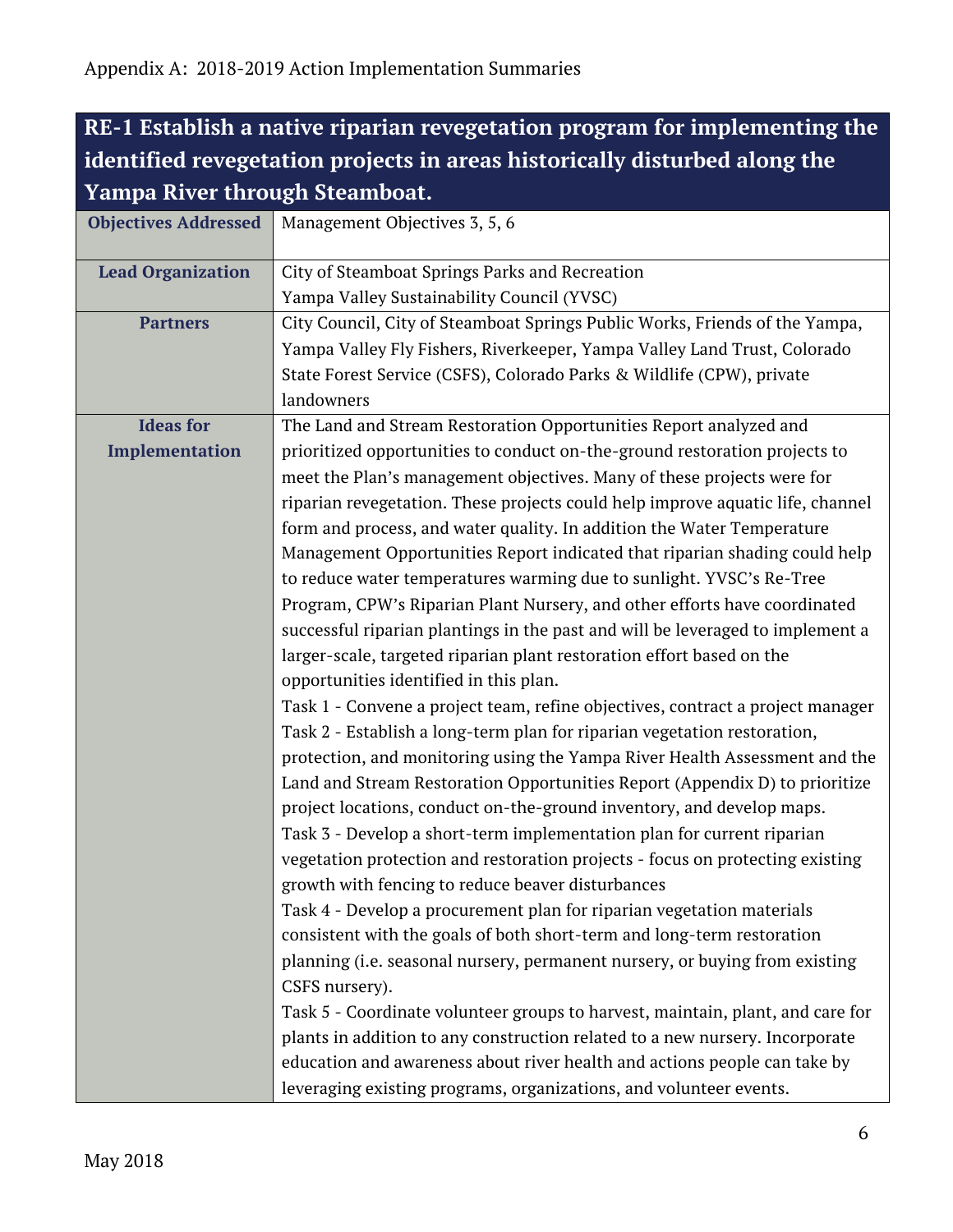| <b>Timeframe</b>         | Initiate project planning and funding in 2018                                 |
|--------------------------|-------------------------------------------------------------------------------|
|                          | Implement phase one 2019-2021                                                 |
|                          | Long-term implementation -10+ years                                           |
| <b>Cost Estimate</b>     | \$250,000 (including grant and in-kind match) over three years. \$75,000/year |
| <b>Potential Funding</b> | City of Steamboat Springs General Fund, Colorado Healthy Rivers Fund,         |
| <b>Sources</b>           | Yampa/White/Green Basin Roundtable Grant, Yampa Valley Fly Fishers,           |
|                          | CWCB Watershed Restoration Grant, CSFS, US Environmental Protection           |
|                          | Agency 319 Grant                                                              |

<span id="page-6-0"></span>

| RE-2 Work with public and private partners to develop and implement |                                                                                                                                                                                                                                                                                                                                                                                                                                                                                                                                                                                                                      |  |
|---------------------------------------------------------------------|----------------------------------------------------------------------------------------------------------------------------------------------------------------------------------------------------------------------------------------------------------------------------------------------------------------------------------------------------------------------------------------------------------------------------------------------------------------------------------------------------------------------------------------------------------------------------------------------------------------------|--|
|                                                                     | projects that restore watershed health within the Upper Yampa watershed.                                                                                                                                                                                                                                                                                                                                                                                                                                                                                                                                             |  |
| <b>Objectives Addressed</b>                                         | Management Objective 2                                                                                                                                                                                                                                                                                                                                                                                                                                                                                                                                                                                               |  |
| <b>Lead Organization</b>                                            | Upper Yampa River Watershed Group                                                                                                                                                                                                                                                                                                                                                                                                                                                                                                                                                                                    |  |
| <b>Partners</b>                                                     | City of Steamboat Springs, Routt County, Community Agriculture Alliance,<br>Colorado State University Extension Service, Yampa Valley Land Trust,<br>Natural Resources Conservation Service (see 2016 Upper Yampa River<br>Watershed Plan for more detail)                                                                                                                                                                                                                                                                                                                                                           |  |
| <b>Ideas for</b><br>Implementation                                  | Pursue long-term sustainable funding source(s) for the actions and projects<br>identified in the 2016 Upper Yampa River Watershed Plan that support<br>watershed health and this plan's Management Objectives. Implementation<br>activities include:<br>-Improve communications and networking - develop a communications plan<br>-Provide training and better resources (e.g. GIS mapping, etc.) for staffs<br>-Create a toolkit of best management practices - post on website<br>-Support agriculture that uses best management practices<br>-Support large-scale land conservation and wildlife corridor efforts |  |
| <b>Timeframe</b>                                                    | Submit grant applications in 2018-2019 funding cycles.                                                                                                                                                                                                                                                                                                                                                                                                                                                                                                                                                               |  |
| <b>Cost Estimate</b>                                                | To be determined                                                                                                                                                                                                                                                                                                                                                                                                                                                                                                                                                                                                     |  |
| <b>Potential Funding</b><br><b>Sources</b>                          | CWCB Watershed Restoration Grant Program, Yampa/White/Green Basin<br>Roundtable, Yampa Valley Community Foundation, partners annual budgets                                                                                                                                                                                                                                                                                                                                                                                                                                                                          |  |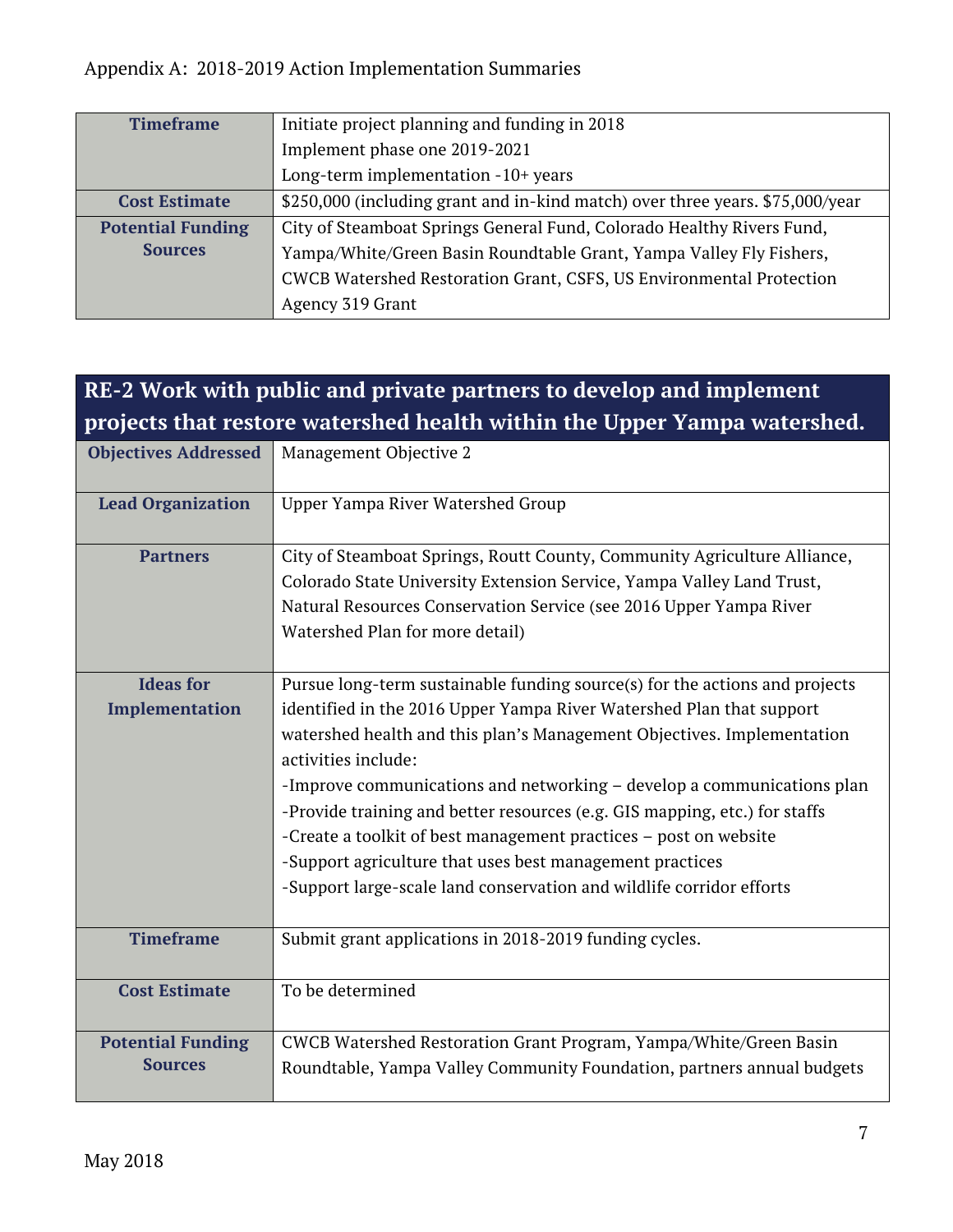<span id="page-7-0"></span>

| <b>RE-3 Fund and implement USGS Proposed Nutrient and Sediment Source</b> |                                                                                                                                                                                                                                                                                                                                                                                                                                       |  |
|---------------------------------------------------------------------------|---------------------------------------------------------------------------------------------------------------------------------------------------------------------------------------------------------------------------------------------------------------------------------------------------------------------------------------------------------------------------------------------------------------------------------------|--|
| <b>Evaluation for the Upper Yampa Basin.</b>                              |                                                                                                                                                                                                                                                                                                                                                                                                                                       |  |
| <b>Objectives Addressed</b>                                               | Management Objectives 5, 6, 7                                                                                                                                                                                                                                                                                                                                                                                                         |  |
| <b>Lead Organization</b>                                                  | Upper Yampa River Watershed Group                                                                                                                                                                                                                                                                                                                                                                                                     |  |
| <b>Partners</b>                                                           | US Geological Survey (USGS), City of Steamboat Springs, Routt County,<br>Upper Yampa Water Conservancy District, Colorado Parks and Wildlife, Trout<br>Unlimited, US Forest Service                                                                                                                                                                                                                                                   |  |
| <b>Ideas for</b><br>Implementation                                        | An analysis of the nutrient and sediment loading and the sources in the Upper<br>Yampa River will inform future decision-making and Colorado Department of<br>Public Health & Environment water quality standards. A grant for the project<br>is available from the USGS and the Upper Yampa Water Conservancy District<br>has agreed to be the fiscal agent for the project. Matching funds are currently<br>sought for the project. |  |
| <b>Timeframe</b>                                                          | Work with partners to secure matching funds for the project in 2018. Six-to<br>eight-month project once it gets off the ground.                                                                                                                                                                                                                                                                                                       |  |
| <b>Cost Estimate</b>                                                      | \$144,500                                                                                                                                                                                                                                                                                                                                                                                                                             |  |
| <b>Potential Funding</b><br><b>Sources</b>                                | USGS, Colorado Healthy Rivers Fund, CWCB, Mount Werner Water and<br>Sanitation District, Morrison Creek Water and Sanitation District, partner<br>organizations                                                                                                                                                                                                                                                                       |  |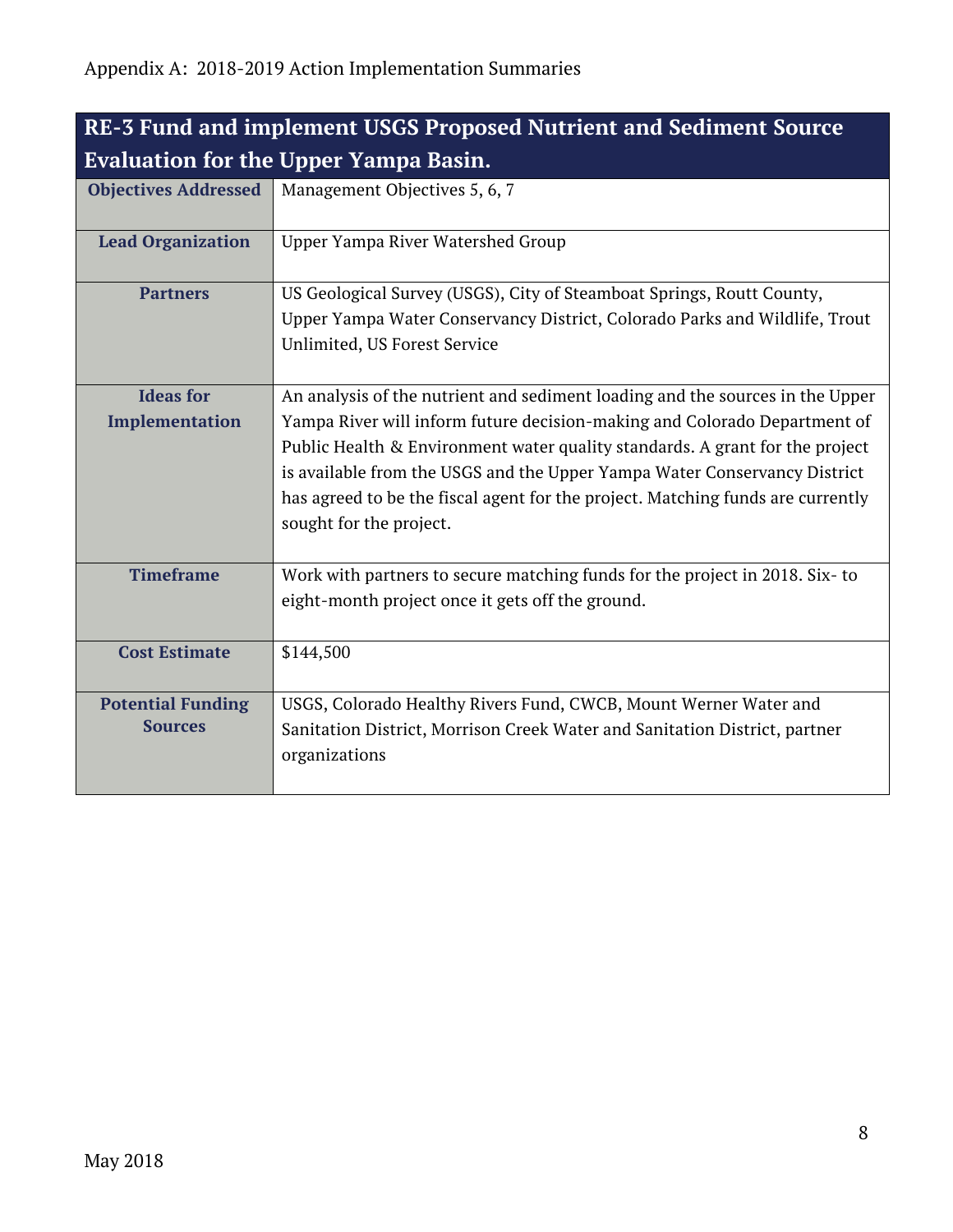# <span id="page-8-0"></span>**PL-1 Review and improve the effectiveness of the City of Steamboat Springs waterbody setbacks standards for implementing the objectives of the stream management plan**

| <b>Objectives Addressed</b>                | Management Objectives 2, 3, 4, 5                                                                                                                                                                                                                                                                                                                                                                                                                                                                                                                              |
|--------------------------------------------|---------------------------------------------------------------------------------------------------------------------------------------------------------------------------------------------------------------------------------------------------------------------------------------------------------------------------------------------------------------------------------------------------------------------------------------------------------------------------------------------------------------------------------------------------------------|
| <b>Lead Organization</b>                   | City of Steamboat Springs Planning (as directed by City Council)                                                                                                                                                                                                                                                                                                                                                                                                                                                                                              |
| <b>Partners</b>                            | City Council, City of Steamboat Springs Public Works, City "Stream Team,"<br>Upper Yampa River Watershed Group, Colorado Parks and Wildlife, CWCB,<br>local development community                                                                                                                                                                                                                                                                                                                                                                             |
| <b>Ideas for</b><br>Implementation         | The purpose and intent of current waterbody setback standards are unclear<br>and may not be effective at mitigating the potential impacts of development<br>to stream health, wildlife, visual corridors, and public safety.<br>Task 1 - Establish purpose and scope for revised standards<br>Task 2 - Review current code language and research waterbody setback best<br>practices from other communities<br>Task 3 - Develop and propose revised standards<br>Task 4 - Seek public input and incorporate modifications<br>Task 5 - Adopt revised standards |
| <b>Timeframe</b>                           | 2019; approximately six-month process                                                                                                                                                                                                                                                                                                                                                                                                                                                                                                                         |
| <b>Cost Estimate</b>                       | \$30,000 plus staff resources                                                                                                                                                                                                                                                                                                                                                                                                                                                                                                                                 |
| <b>Potential Funding</b><br><b>Sources</b> | City of Steamboat Springs General Fund, CO Department of Local Affairs,<br>CWCB, Community Development Block Grant, US Environmental Protection<br>Agency                                                                                                                                                                                                                                                                                                                                                                                                     |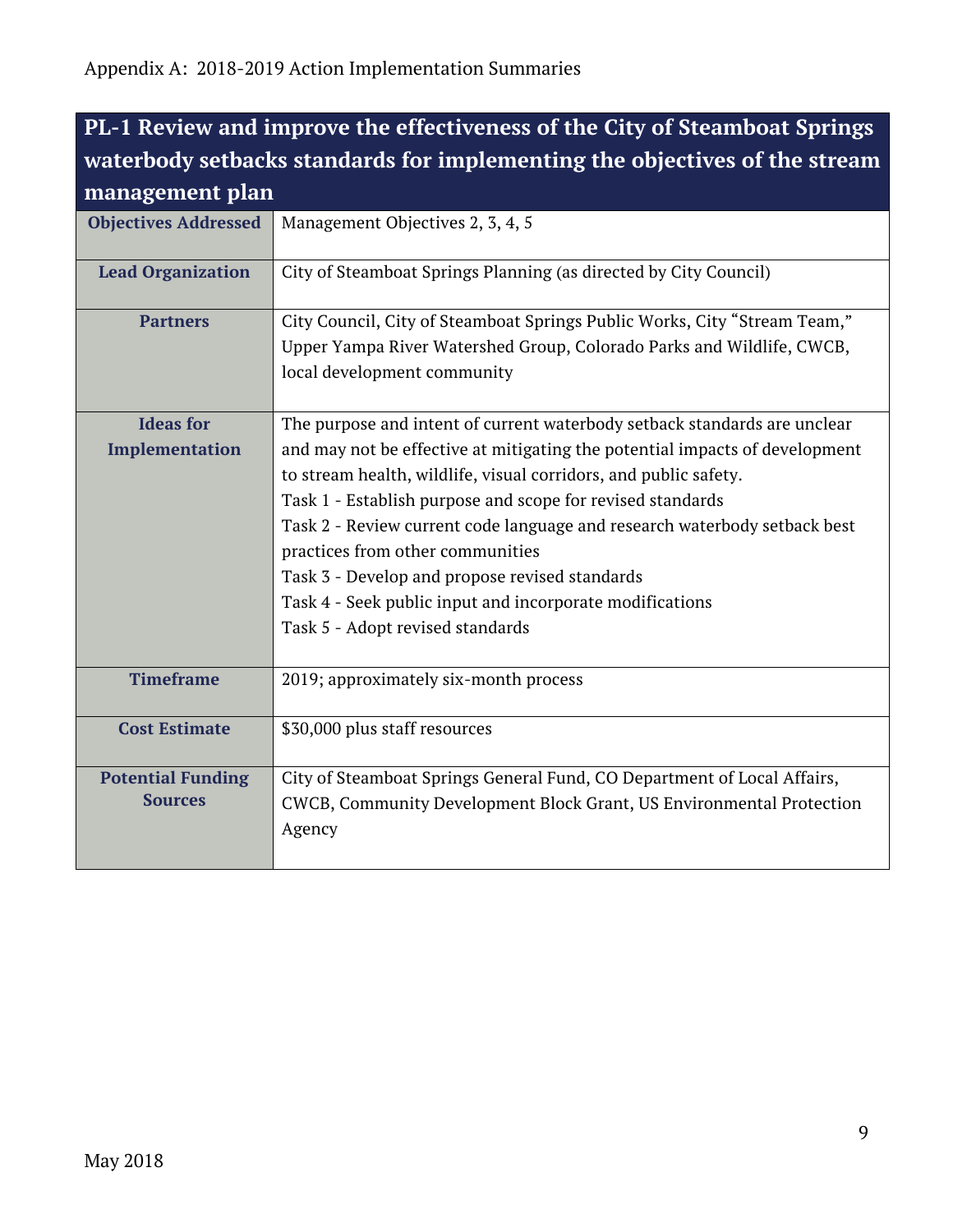# <span id="page-9-0"></span>**PL-2 Review existing City of Steamboat Springs plans and regulations to identify areas to improve consistency and compliance with the stream management plan.**

| <b>Objectives Addressed</b> | Multi-Objective                                                           |
|-----------------------------|---------------------------------------------------------------------------|
|                             |                                                                           |
|                             |                                                                           |
| <b>Lead Organization</b>    | City of Steamboat Springs Planning (as directed by City Council)          |
|                             |                                                                           |
| <b>Partners</b>             | City Council, City of Steamboat Springs Public Works, City of Steamboat   |
|                             | Springs Parks and Recreation, City of Steamboat Springs City Manager's    |
|                             | Office, City "Stream Team," Routt County, numerous community partners     |
|                             |                                                                           |
| <b>Ideas for</b>            | Evaluate Steamboat Springs Area Community Plan Chapter 7 - Natural,       |
| Implementation              | Scenic, and Environmentally Sensitive Areas and integrate the science and |
|                             | objectives of the stream management plan                                  |
|                             | Task 1 - Convene a project team and refine scope and purpose              |
|                             | Task 2 - Review existing plan(s) and identify potential revisions         |
|                             | Task 3 - Seek public input and incorporate comments                       |
|                             | Task 4 - Develop and propose plan amendments                              |
|                             | Task 5 - Identify code changes to respond to plan amendments              |
|                             | Task 6 - Adopt plan amendments                                            |
|                             |                                                                           |
| <b>Timeframe</b>            | 2019-2020; approximately nine-month process                               |
|                             |                                                                           |
| <b>Cost Estimate</b>        | \$75,000 (consultant) plus staff resources                                |
|                             |                                                                           |
| <b>Potential Funding</b>    | City of Steamboat Springs General Fund, CO Department of Local Affairs,   |
| <b>Sources</b>              | various environmental or planning grants                                  |
|                             |                                                                           |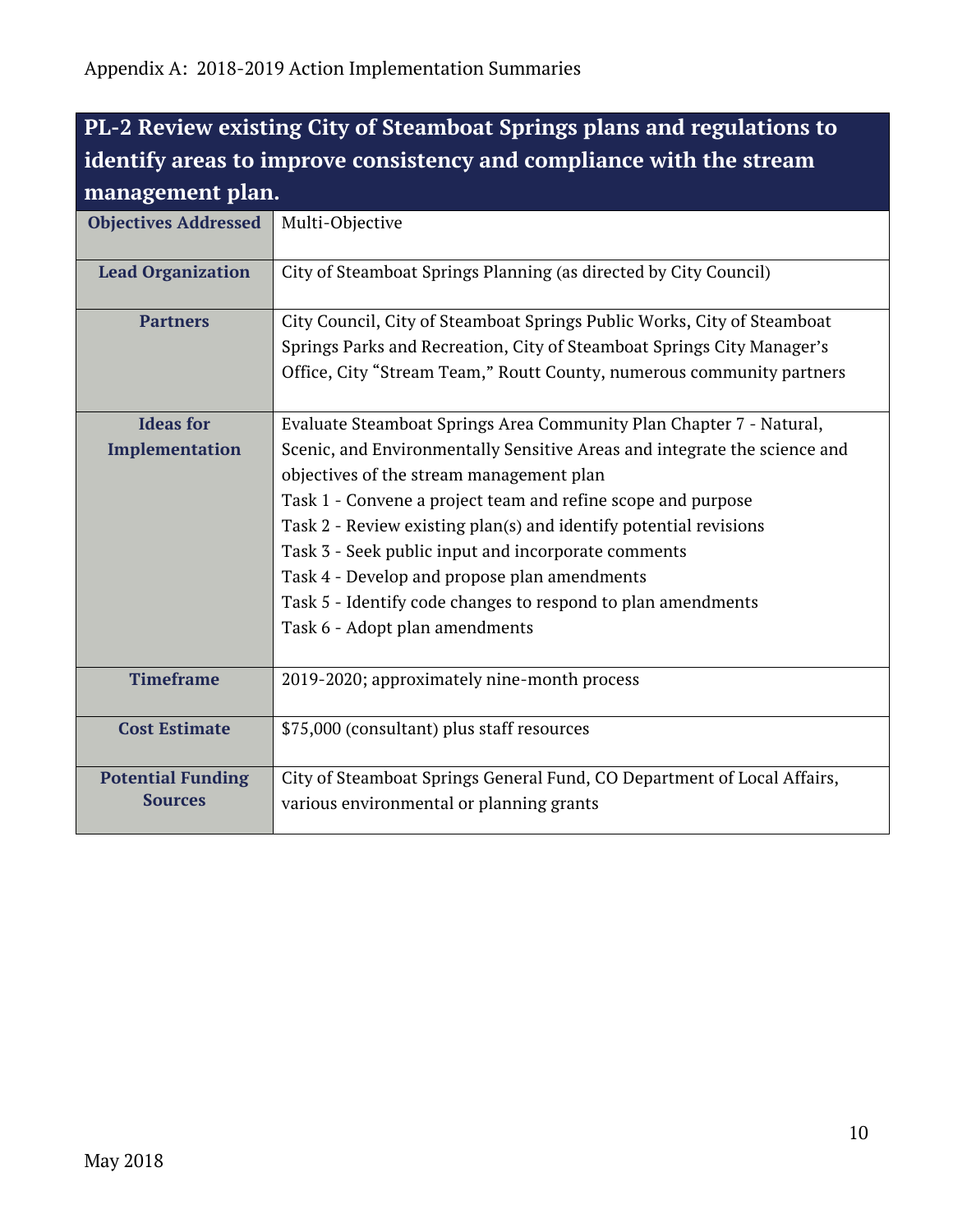<span id="page-10-0"></span>

| PL-3 Integrate green infrastructure concepts and improvements into City |                                                                                                                                           |
|-------------------------------------------------------------------------|-------------------------------------------------------------------------------------------------------------------------------------------|
| of Steamboat Springs standards, policies, and procedures.               |                                                                                                                                           |
| <b>Objectives Addressed</b>                                             | Management Objectives 2, 3, 8                                                                                                             |
|                                                                         |                                                                                                                                           |
| <b>Lead Organization</b>                                                | City of Steamboat Springs Public Works (Engineering)                                                                                      |
| <b>Partners</b>                                                         | City of Steamboat Springs Planning, development community                                                                                 |
| <b>Ideas for</b>                                                        | Task 1 - Update City's Drainage Criteria, which includes requirements for                                                                 |
| Implementation                                                          | green infrastructure at time of development/redevelopment                                                                                 |
|                                                                         | Task 2 - Incentivize integration of green infrastructure that exceeds                                                                     |
|                                                                         | minimum standards. Process may include:                                                                                                   |
|                                                                         | Identification of potential incentives                                                                                                    |
|                                                                         | Integration into processes, codes, and standards                                                                                          |
|                                                                         | Develop public-private granting program for construction of green                                                                         |
|                                                                         | infrastructure                                                                                                                            |
|                                                                         | Task 3 - Integrate green infrastructure into City capital projects and retrofit                                                           |
|                                                                         | existing infrastructure to incorporate green infrastructure                                                                               |
| <b>Timeframe</b>                                                        | Task 1 - Initiate in 2018; implement by July 2019                                                                                         |
|                                                                         | Task 2 - Initiate in 2019; implement by 2021                                                                                              |
|                                                                         | Task 3 - Ongoing                                                                                                                          |
|                                                                         |                                                                                                                                           |
| <b>Cost Estimate</b>                                                    | Task 1 - \$50,000 plus staff resources                                                                                                    |
|                                                                         | Task 2 - 2a) Staff resources                                                                                                              |
|                                                                         | 2b) Staff resources                                                                                                                       |
|                                                                         | 2c) \$500,000 over 5 years (\$100,000/year) plus staff resources<br>Task 3 - \$500,000 over 5 years (\$100,000/year) plus staff resources |
|                                                                         | (integration into Capital Project Scoping & Budget)                                                                                       |
|                                                                         |                                                                                                                                           |
| <b>Potential Funding</b>                                                | Tasks 1, 2, 3- City of Steamboat Springs General Fund                                                                                     |
| <b>Sources</b>                                                          | Task 2c and 3- Yampa River Water Fund (if created), CO Department of                                                                      |
|                                                                         | Public Health and Environment, CWCB, CO Department of Transportation                                                                      |
|                                                                         | Colorado Healthy Rivers Fund, US Environmental Protection Agency                                                                          |
|                                                                         |                                                                                                                                           |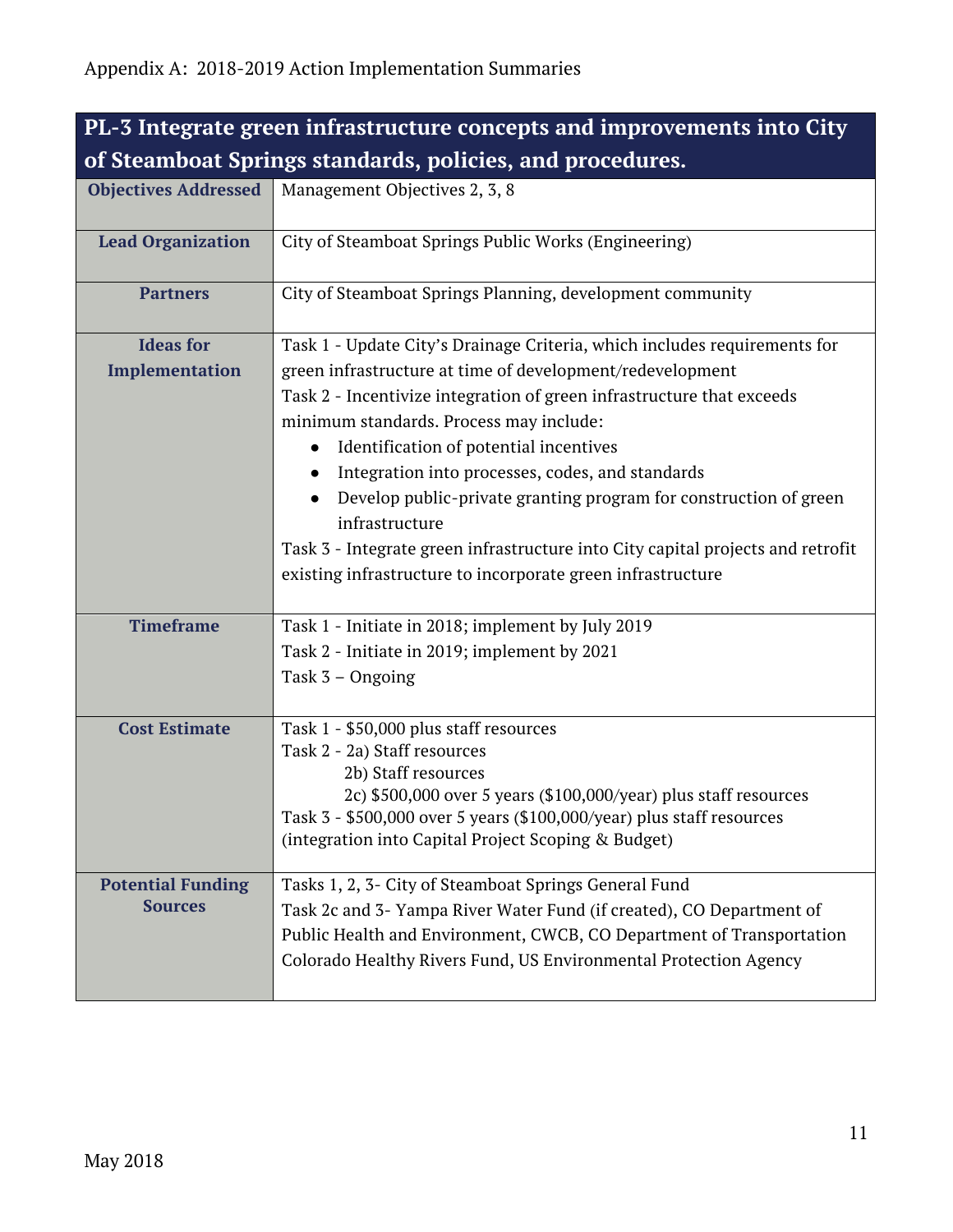<span id="page-11-0"></span>**PL-4 Establish an interdisciplinary City "Stream Team" to coordinate and review City infrastructure projects, regulatory updates, and other projects, programs, and policies within the City that may affect river health.**

| <b>Objectives Addressed</b> | Multi-Objective                                                              |
|-----------------------------|------------------------------------------------------------------------------|
| <b>Lead Organization</b>    | City of Steamboat Springs Public Works (Water Resources)                     |
| <b>Partners</b>             | City of Steamboat Springs Public Works (Engineering), City of Steamboat      |
|                             | Springs Planning, City of Steamboat Springs Parks and Recreation, City of    |
|                             | Steamboat Springs City Manager's Office, City of Steamboat Springs General   |
|                             | Services                                                                     |
|                             |                                                                              |
| <b>Ideas for</b>            | A multi-disciplinary team will convene to review policies, procedures, and   |
| Implementation              | codes; assist in master planning efforts; advise City capital projects when  |
|                             | river health may be concerned; and monitor progress on this plan's           |
|                             | management objectives. The intent of the group is to provide technical       |
|                             | expertise in these varied efforts, to inform budgets, to develop work plans, |
|                             | and seek funding for implementation projects that meet the objectives of     |
|                             | this plan.                                                                   |
|                             | Task 1 - Identify "Stream Team" members                                      |
|                             | Task 2 - Meet to refine scope and purpose                                    |
|                             | Task 3 - Schedule regular semi-monthly meetings plus additional meetings     |
|                             | on an as-needed per project basis                                            |
|                             |                                                                              |
| <b>Timeframe</b>            | Initiated in 2018                                                            |
|                             |                                                                              |
| <b>Cost Estimate</b>        | Staff resources - hours depend upon number and type of projects. Estimate    |
|                             | 10-20 hours/year per staff member, roughly 8 staff members                   |
| <b>Potential Funding</b>    | City of Steamboat Springs General Fund                                       |
| <b>Sources</b>              |                                                                              |
|                             |                                                                              |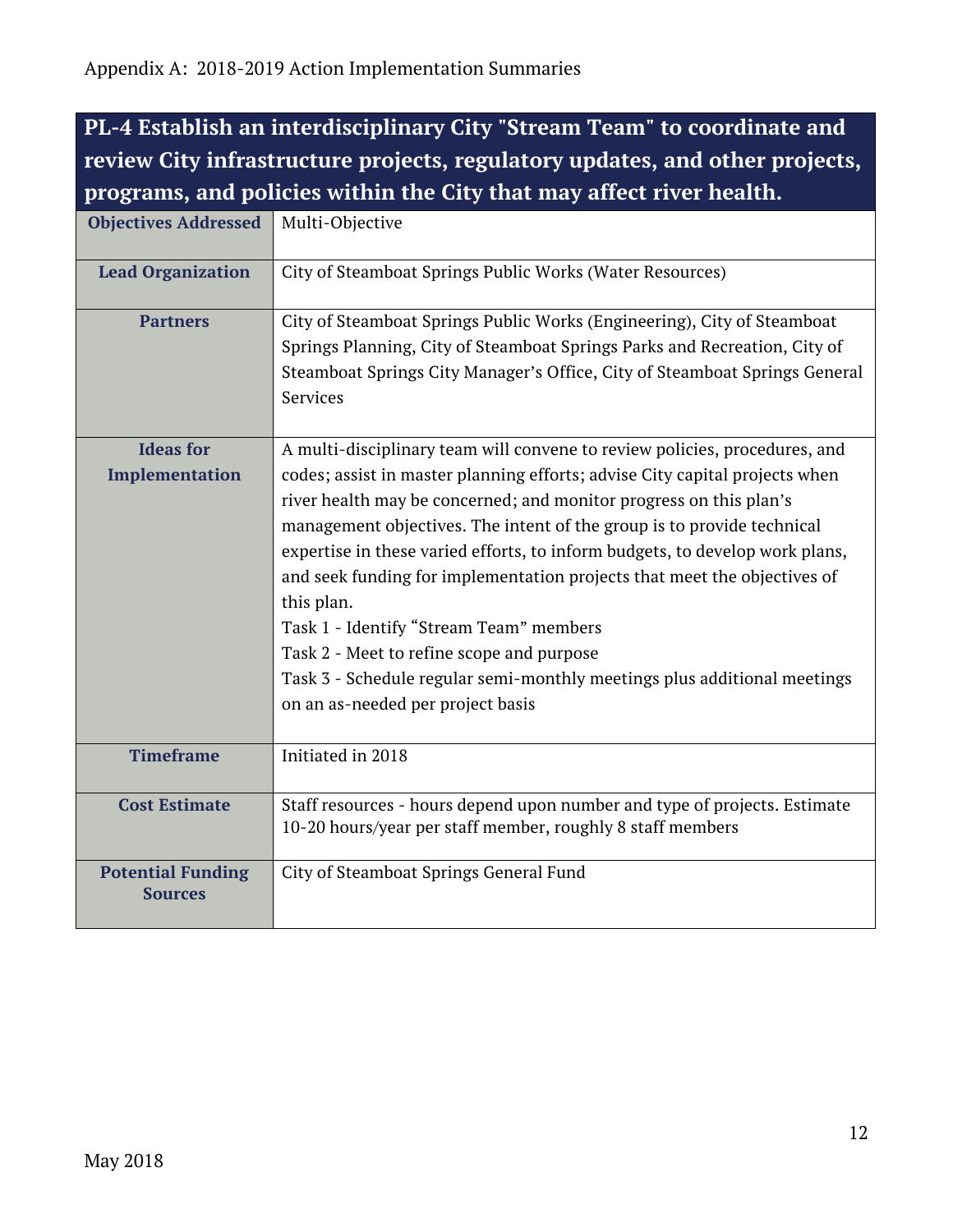| PL-5 Identify high priority parcels for acquisition for open space due to |                                                                            |
|---------------------------------------------------------------------------|----------------------------------------------------------------------------|
| location in floodplain or high value riparian habitat                     |                                                                            |
| <b>Objectives Addressed</b>                                               | Management objectives 2, 4, 5,                                             |
| <b>Lead Organization</b>                                                  | City of Steamboat Springs Parks and Recreation                             |
| <b>Partners</b>                                                           | Yampa Valley Land Trust, The Nature Conservancy, CPW, private              |
|                                                                           | landowners                                                                 |
| <b>Ideas for</b>                                                          | Much of the riparian corridor in the project area is conserved as open     |
| <b>Implementation</b>                                                     | space, yet two parcels remain that provide high riparian value, floodplain |
|                                                                           | protection, and wildlife habitat. Work with partners to raise funds to     |
|                                                                           | acquire these parcels and put into the City's Open Space program.          |
| <b>Timeframe</b>                                                          | 2020 - Purchase parcel 1                                                   |
|                                                                           | 2021 – Purchase parcel 2                                                   |
| <b>Cost Estimate</b>                                                      | \$3.8 million (parcel $1 - $2.2$ million; parcel $2 - $1.6$ million)       |
| <b>Potential Funding</b>                                                  | City of Steamboat Springs Purchase of Development Rights Program,          |
| <b>Sources</b>                                                            | Yampa River Water Fund, Ducks Unlimited, Great Outdoors Colorado,          |
|                                                                           | CWCB, CPW                                                                  |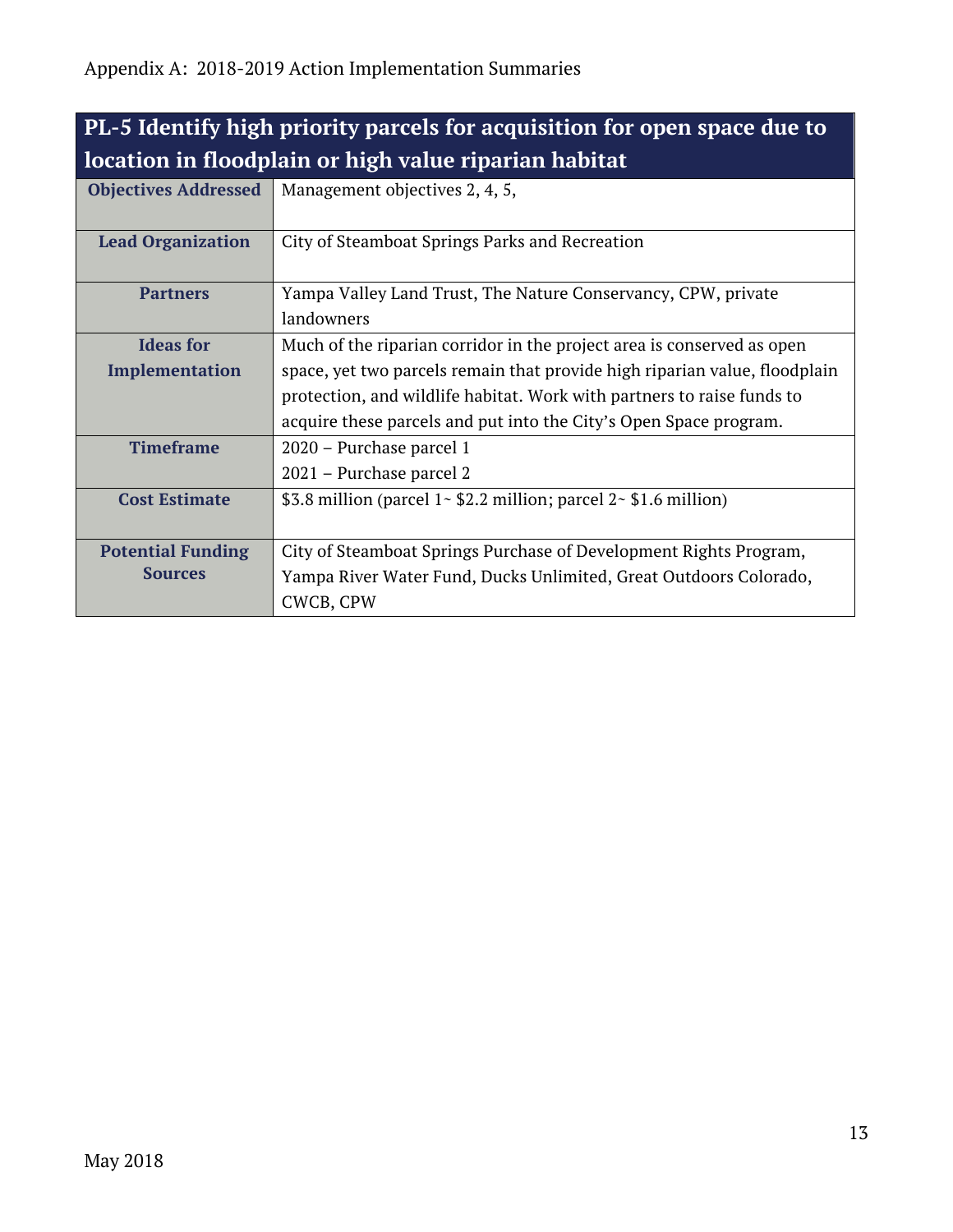| ED-1 Develop a K-12 Yampa River curriculum and partner with statewide   |                                                                                                                                                                                                                                                                                                                                                                                                                                                                                                                                                                                                                                                                                                                                                                                                                                                                                                                                                                                                                                                  |
|-------------------------------------------------------------------------|--------------------------------------------------------------------------------------------------------------------------------------------------------------------------------------------------------------------------------------------------------------------------------------------------------------------------------------------------------------------------------------------------------------------------------------------------------------------------------------------------------------------------------------------------------------------------------------------------------------------------------------------------------------------------------------------------------------------------------------------------------------------------------------------------------------------------------------------------------------------------------------------------------------------------------------------------------------------------------------------------------------------------------------------------|
| organizations to enhance understanding of the value of the Yampa River. |                                                                                                                                                                                                                                                                                                                                                                                                                                                                                                                                                                                                                                                                                                                                                                                                                                                                                                                                                                                                                                                  |
| <b>Objectives Addressed</b>                                             | Multi-Objective                                                                                                                                                                                                                                                                                                                                                                                                                                                                                                                                                                                                                                                                                                                                                                                                                                                                                                                                                                                                                                  |
| <b>Lead Organization</b>                                                | Yampa/White/Green Basin Roundtable, Public Education Participation &<br>Outreach Committee (PEPO)                                                                                                                                                                                                                                                                                                                                                                                                                                                                                                                                                                                                                                                                                                                                                                                                                                                                                                                                                |
| <b>Partners</b>                                                         | Community Agriculture Alliance, Yampatika, Friends of the Yampa, school<br>districts in the Yampa, White, and Green river basins.                                                                                                                                                                                                                                                                                                                                                                                                                                                                                                                                                                                                                                                                                                                                                                                                                                                                                                                |
| <b>Ideas for</b><br>Implementation                                      | To increase public knowledge about water issues relating to the<br>Yampa/White/Green river basins, the Roundtable has proposed to develop<br>and implement a K-12 Yampa River Curriculum that provides grade-<br>appropriate programs and speakers that align with State education<br>standards. This program will enhance awareness about Yampa River uses<br>(i.e. agricultural, municipal, industrial, recreational, and environmental) and<br>their impacts and benefits in addition to educating students about what<br>makes a river healthy and how to preserve ecosystems while balancing all of<br>the water uses. This project will occur in multiple phases:<br>Phase 1 - Conduct educator interviews to determine curriculum needs and<br>develop a program scope.<br>Phase 2 - Develop a Water Education Toolbox and corresponding curriculum<br>and conduct a pilot program in one of the local schools.<br>Phase 3 - Implement the Yampa River curriculum in all of the willing schools<br>in the Yampa/White/Green river basins. |
| <b>Timeframe</b>                                                        | Phase 1 - Summer 2018<br>Phase 2 - Fall 2018-Spring 2019<br>Phase 3 - Fall 2019 and beyond                                                                                                                                                                                                                                                                                                                                                                                                                                                                                                                                                                                                                                                                                                                                                                                                                                                                                                                                                       |
| <b>Cost Estimate</b>                                                    | Phase 1 - \$5,000-7,000<br>Phase 2 - \$15,000-20,000<br>Phase 3 - \$25,000-50,000                                                                                                                                                                                                                                                                                                                                                                                                                                                                                                                                                                                                                                                                                                                                                                                                                                                                                                                                                                |
| <b>Potential Funding</b><br><b>Sources</b>                              | Phase 1 & 2 - already funded through Yampa/White/Green Basin Roundtable<br>Water Supply Reserve Fund Grant<br>Phase 3 -may be funded in part by the Roundtable, but additional scoping<br>still required.                                                                                                                                                                                                                                                                                                                                                                                                                                                                                                                                                                                                                                                                                                                                                                                                                                        |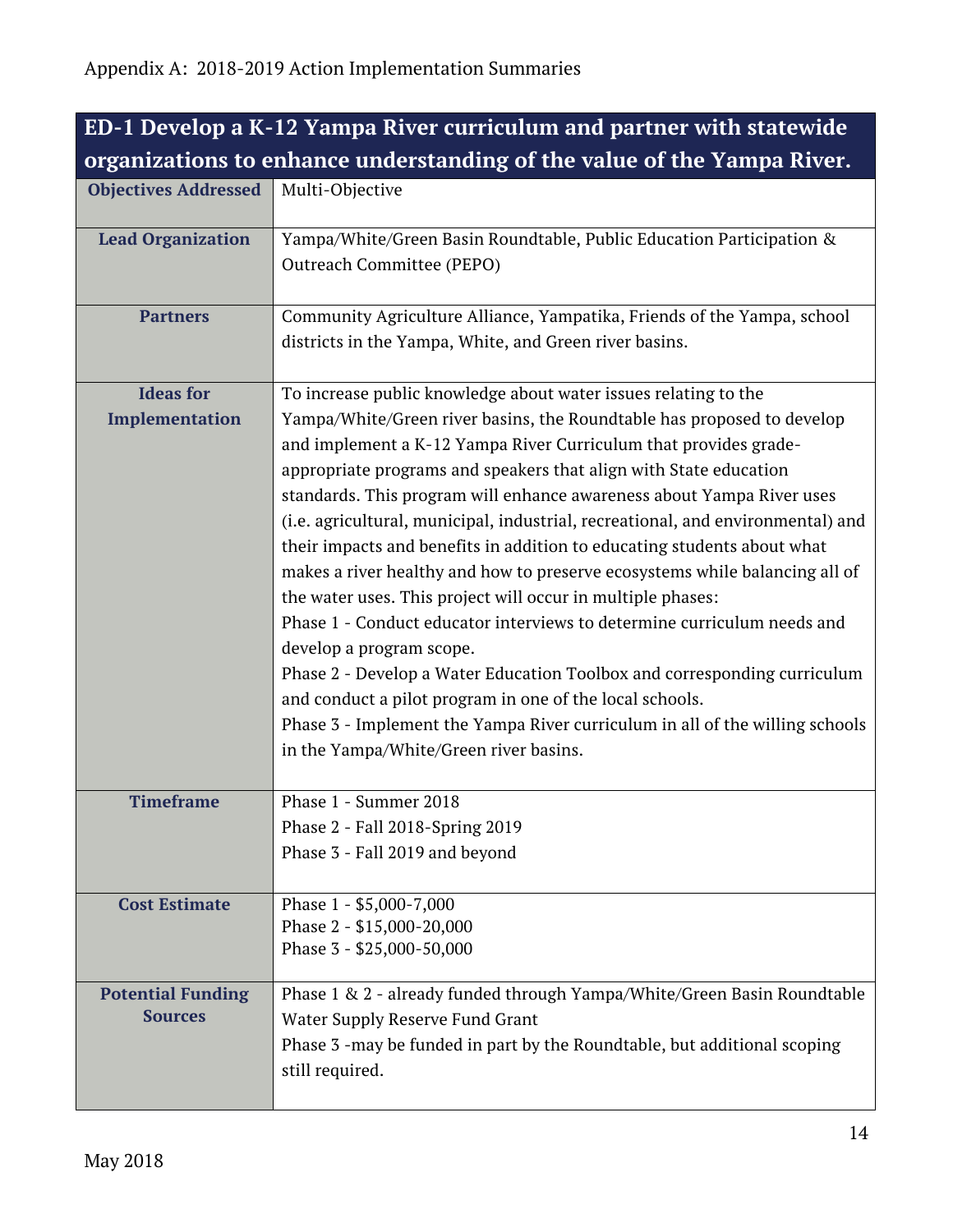<span id="page-14-0"></span>

| ED-2 Improve education and awareness about river health and actions |                                                                                                                                                                                                                                                                                                                                                                                                                                                                                                                                                                                                                                                                                                                                                                                                                                                                                             |
|---------------------------------------------------------------------|---------------------------------------------------------------------------------------------------------------------------------------------------------------------------------------------------------------------------------------------------------------------------------------------------------------------------------------------------------------------------------------------------------------------------------------------------------------------------------------------------------------------------------------------------------------------------------------------------------------------------------------------------------------------------------------------------------------------------------------------------------------------------------------------------------------------------------------------------------------------------------------------|
| people can take by leveraging existing programs and organizations.  |                                                                                                                                                                                                                                                                                                                                                                                                                                                                                                                                                                                                                                                                                                                                                                                                                                                                                             |
| <b>Objectives Addressed</b>                                         | Multi-Objective                                                                                                                                                                                                                                                                                                                                                                                                                                                                                                                                                                                                                                                                                                                                                                                                                                                                             |
| <b>Lead Organization</b>                                            | <b>Upper Yampa River Watershed Group</b>                                                                                                                                                                                                                                                                                                                                                                                                                                                                                                                                                                                                                                                                                                                                                                                                                                                    |
| <b>Partners</b>                                                     | Friends of the Yampa, Yampa Valley Sustainability Council, Yampatika,<br>Community Agriculture Alliance, City of Steamboat Springs; Routt County                                                                                                                                                                                                                                                                                                                                                                                                                                                                                                                                                                                                                                                                                                                                            |
| <b>Ideas for</b><br>Implementation                                  | Pursue grant funding or other funding source(s) for a staff person for the<br>Watershed Group that could be dedicated to education and awareness<br>programs. There are many low-cost programs that can be implemented.<br>A holistic, river system approach is needed. The Watershed Group could help<br>bring the broader picture into view and enhance collaboration as individual<br>project implementation takes place.<br>-Create a networking platform allowing all stakeholders to communicate<br>with one another - collaboration going forward is key<br>-Develop a website that establishes a centralized location to collect and<br>distribute "all things watershed"<br>-Hold regular public meetings to serve as a forum for public participation<br>-Hold an annual Watershed Expo<br>-Work with farmers/ranchers to get input and buy-in for implementing best<br>practices |
| <b>Timeframe</b>                                                    | Identify and pursue funding opportunities in 2018 and submit grant<br>applications within 2018-2019 funding cycle                                                                                                                                                                                                                                                                                                                                                                                                                                                                                                                                                                                                                                                                                                                                                                           |
| <b>Cost Estimate</b>                                                | \$50,000-\$100,000 per year                                                                                                                                                                                                                                                                                                                                                                                                                                                                                                                                                                                                                                                                                                                                                                                                                                                                 |
| <b>Potential Funding</b><br><b>Sources</b>                          | Colorado Healthy Rivers Fund, partner organizations                                                                                                                                                                                                                                                                                                                                                                                                                                                                                                                                                                                                                                                                                                                                                                                                                                         |